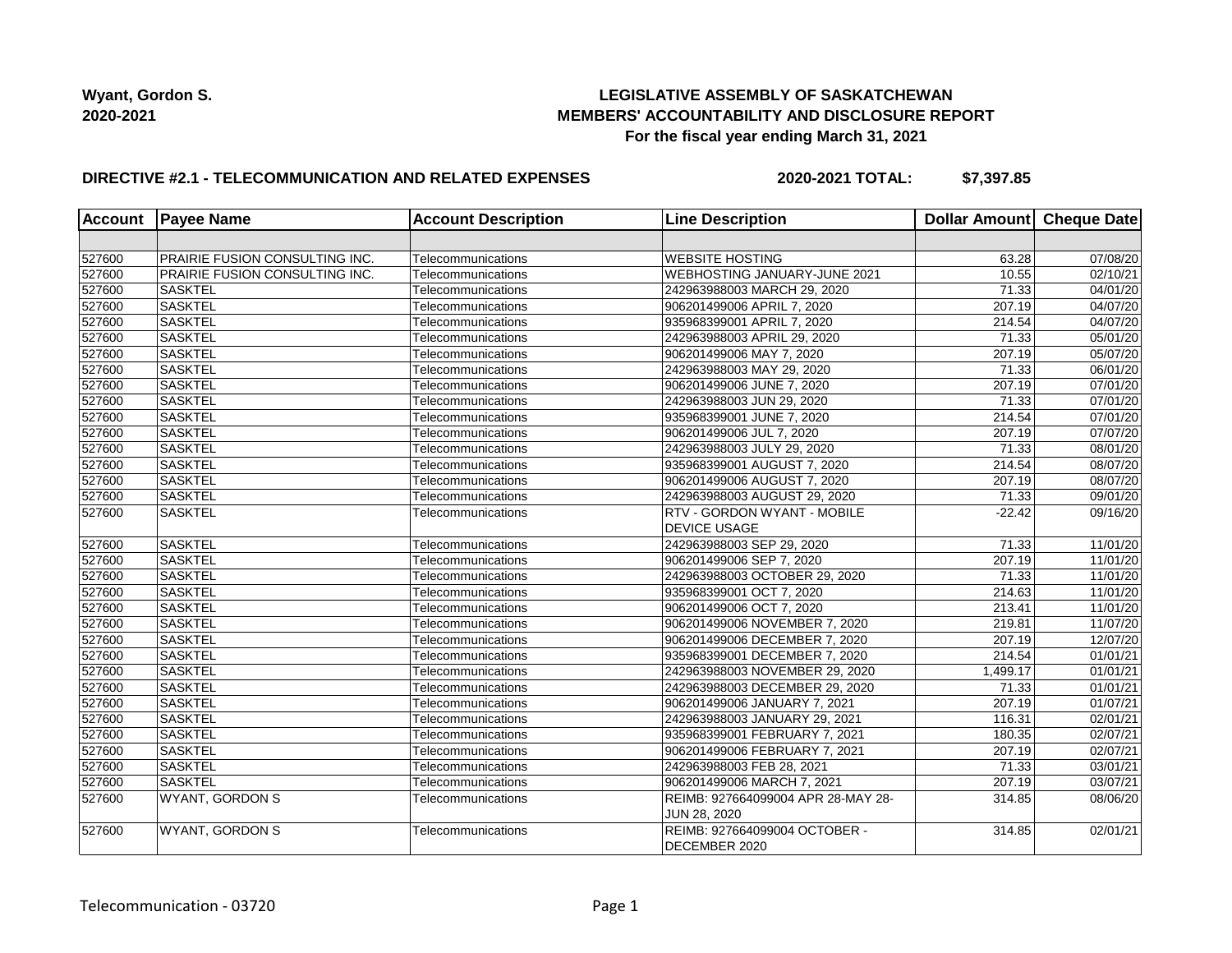# **LEGISLATIVE ASSEMBLY OF SASKATCHEWAN MEMBERS' ACCOUNTABILITY AND DISCLOSURE REPORT For the fiscal year ending March 31, 2021**

### **DIRECTIVE #2.1 - TELECOMMUNICATION AND RELATED EXPENSES**

**2020-2021 TOTAL: \$7,397.85**

| <b>Account</b> | <b>IPavee Name</b>     | Account Description       | <b>ILine Description</b>           | <b>Dollar Amountl Cheque Date</b> |          |
|----------------|------------------------|---------------------------|------------------------------------|-----------------------------------|----------|
|                |                        |                           |                                    |                                   |          |
| 527600         | <b>WYANT, GORDON S</b> | <b>Telecommunications</b> | IREIMB: 927664099004 JULY -        | 314.85                            | 02/01/21 |
|                |                        |                           | <b>ISEPTEMBER 2020</b>             |                                   |          |
| 527600         | <b>WYANT, GORDON S</b> | <b>Telecommunications</b> | IREIMB: 927664099004 JANUARY-MARCH | 314.85                            | 03/28/21 |
|                |                        |                           | 2021                               |                                   |          |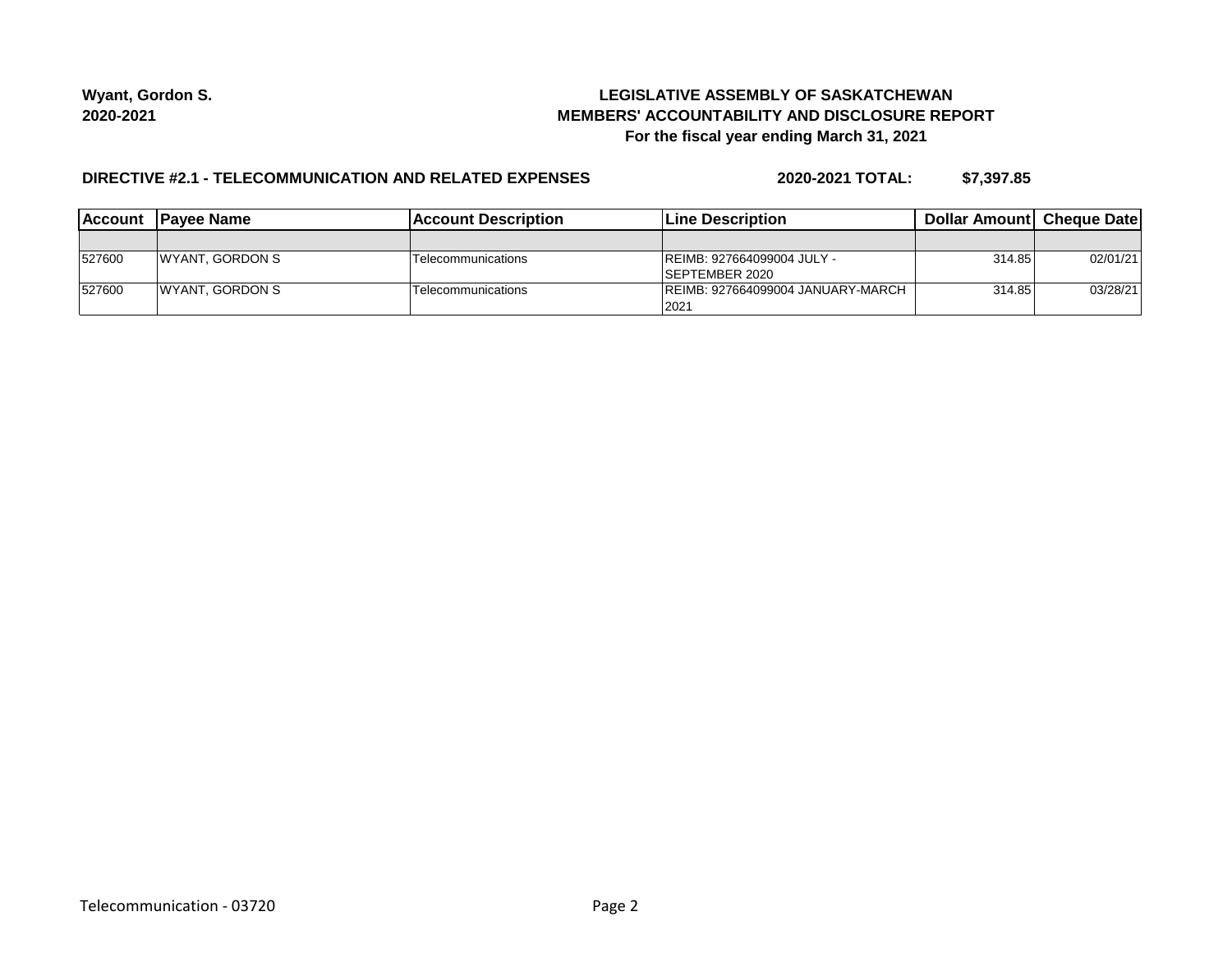# **LEGISLATIVE ASSEMBLY OF SASKATCHEWAN MEMBERS' ACCOUNTABILITY AND DISCLOSURE REPORT For the fiscal year ending March 31, 2021**

### **DIRECTIVE #3.1 - MLA TRAVEL AND LIVING EXPENSES**

**2020-2021 TOTAL: \$28,449.95**

| <b>Account</b> | <b>Payee Name</b>      | <b>Account Description</b>  | <b>Line Description</b>              | Dollar Amount | Cheque Date |
|----------------|------------------------|-----------------------------|--------------------------------------|---------------|-------------|
|                |                        |                             |                                      |               |             |
| 541900         | <b>WYANT, GORDON S</b> | <b>Elected Rep - Travel</b> | <b>MLA TRAVEL APRIL 2 - 29, 2020</b> | 2,316.60      | 05/04/20    |
| 541900         | WYANT, GORDON S        | <b>Elected Rep - Travel</b> | MLA TRAVEL MAY 27 - 30, 2020         | 471.00        | 06/03/20    |
| 541900         | WYANT, GORDON S        | <b>Elected Rep - Travel</b> | MLA TRAVEL MAY 1 - 26, 2020          | 2,216.90      | 06/03/20    |
| 541900         | WYANT, GORDON S        | <b>Elected Rep - Travel</b> | MLA TRAVEL JUNE 26 - 30, 2020        | 175.90        | 07/01/20    |
| 541900         | WYANT, GORDON S        | <b>Elected Rep - Travel</b> | MLA TRAVEL JUNE 1 - 25, 2020         | 1,924.30      | 07/01/20    |
| 541900         | WYANT, GORDON S        | <b>Elected Rep - Travel</b> | MLA TRAVEL JUNE 30 - JULY 29, 2020   | 1,642.05      | 08/10/20    |
| 541900         | WYANT, GORDON S        | <b>Elected Rep - Travel</b> | MLA TRAVEL AUGUST 1 - 31, 2020       | 1,587.33      | 09/09/20    |
| 541900         | WYANT, GORDON S        | <b>Elected Rep - Travel</b> | MLA TRAVEL SEPTEMBER 1 - 24, 2020    | 3,650.31      | 10/01/20    |
| 541900         | WYANT, GORDON S        | <b>Elected Rep - Travel</b> | MLA TRAVEL SEPTEMBER 25, 2020        | 41.55         | 10/01/20    |
| 541900         | WYANT, GORDON S        | <b>Elected Rep - Travel</b> | MLA TRAVEL OCTOBER 27 - 30, 2020     | 1,044.46      | 11/16/20    |
| 541900         | WYANT, GORDON S        | <b>Elected Rep - Travel</b> | MLA TRAVEL NOV 1-22, 2020            | 2,127.25      | 12/02/20    |
| 541900         | WYANT, GORDON S        | <b>Elected Rep - Travel</b> | MLA TRAVEL NOV 23-30, 2020           | 983.80        | 12/02/20    |
| 541900         | WYANT, GORDON S        | <b>Elected Rep - Travel</b> | MLA TRAVEL DECEMBER 1 - 18, 2020     | 1,573.04      | 01/05/21    |
| 541900         | WYANT, GORDON S        | Elected Rep - Travel        | MLA TRAVEL DECEMBER 19-28, 2020      | 345.43        | 01/06/21    |
| 541900         | WYANT, GORDON S        | <b>Elected Rep - Travel</b> | MLA TRAVEL DECEMBER 1 - 31, 2020     | 650.00        | 01/13/21    |
| 541900         | WYANT, GORDON S        | <b>Elected Rep - Travel</b> | MLA TRAVEL JANUARY 4 - 24, 2021      | 2,174.15      | 02/12/21    |
| 541900         | WYANT, GORDON S        | <b>Elected Rep - Travel</b> | MLA TRAVEL JANUARY 25 - 27, 2021     | 207.80        | 02/12/21    |
| 541900         | WYANT, GORDON S        | <b>Elected Rep - Travel</b> | MLA TRAVEL JANUARY 28 - FEBRUARY     | 2,088.61      | 03/03/21    |
|                |                        |                             | 21, 2021                             |               |             |
| 541900         | <b>WYANT, GORDON S</b> | <b>Elected Rep - Travel</b> | MLA TRAVEL FEBRUARY 22 - 28, 2021    | 350.21        | 03/03/21    |
| 541900         | <b>WYANT, GORDON S</b> | <b>Elected Rep - Travel</b> | MLA TRAVEL FEBRUARY 8 - MARCH 19,    | 2,478.55      | 03/31/21    |
|                |                        |                             | 2021                                 |               |             |
| 541900         | WYANT, GORDON S        | <b>Elected Rep - Travel</b> | MLA TRAVEL MARCH 20 - 29, 2021       | 400.71        | 03/31/21    |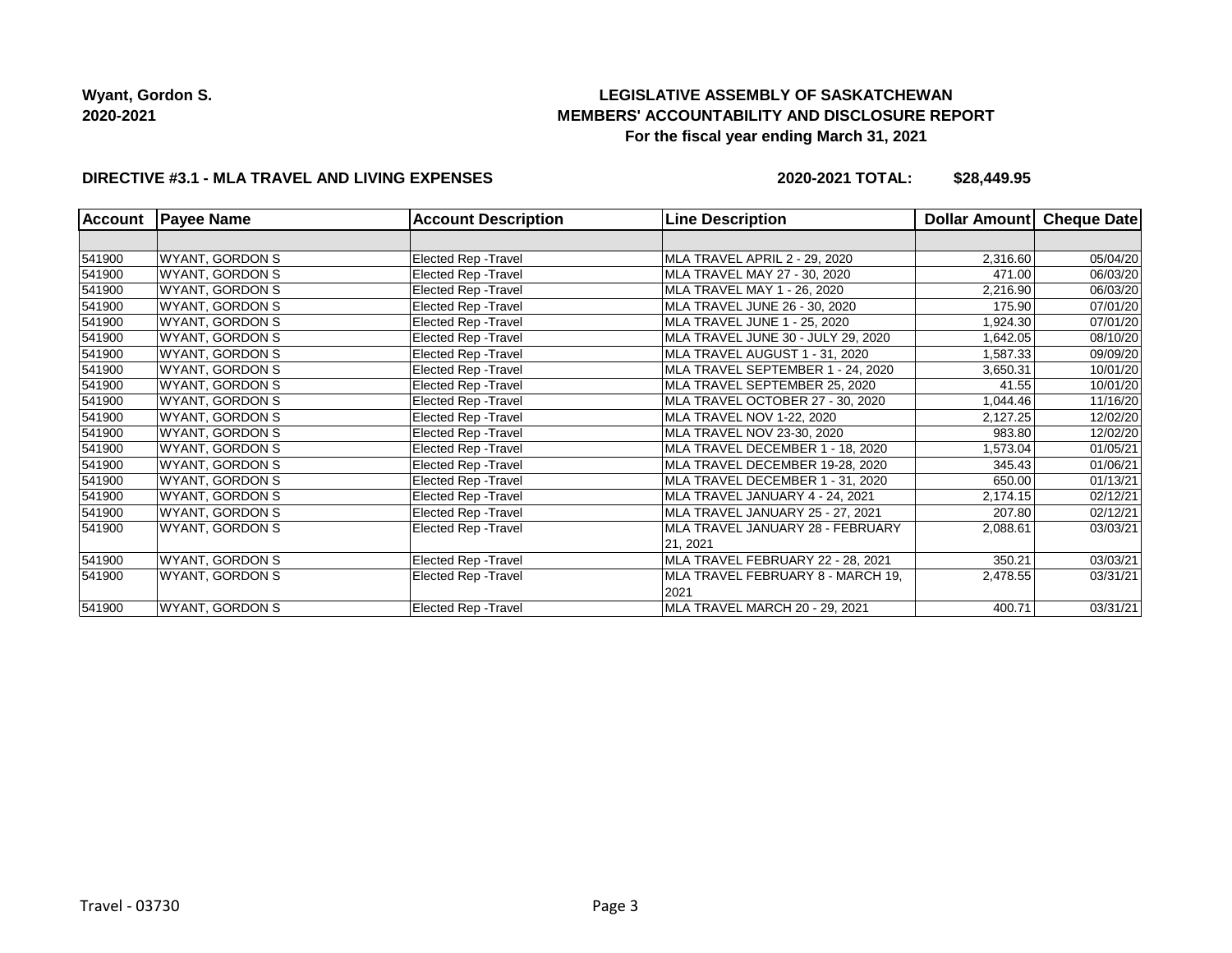# **LEGISLATIVE ASSEMBLY OF SASKATCHEWAN MEMBERS' ACCOUNTABILITY AND DISCLOSURE REPORT For the fiscal year ending March 31, 2021**

### **DIRECTIVE #4.1 - CONSTITUENCY SERVICE EXPENSES**

**2020-2021 TOTAL: \$47,458.23**

| Account | <b>Payee Name</b>                                             | <b>Account Description</b>                | <b>Line Description</b>                       | Dollar Amount Cheque Date |          |
|---------|---------------------------------------------------------------|-------------------------------------------|-----------------------------------------------|---------------------------|----------|
|         |                                                               |                                           |                                               |                           |          |
| 522000  | FORTRESS PROPERTIES INC.                                      | Rent of Ground, Buildings and Other Space | MAY 2020 MLA OFFICE RENT                      | 3,339.02                  | 04/01/20 |
| 522000  | FORTRESS PROPERTIES INC.                                      | Rent of Ground, Buildings and Other Space | JULY 2020 MLA OFFICE RENT                     | 3,339.02                  | 06/01/20 |
| 522000  | FORTRESS PROPERTIES INC.                                      | Rent of Ground, Buildings and Other Space | SEPTEMBER 2020 MLA OFFICE RENT                | 3,339.02                  | 08/17/20 |
| 522000  | FORTRESS PROPERTIES INC.                                      | Rent of Ground, Buildings and Other Space | NOVEMBER 2020 MLA OFFICE RENT                 | 3,339.02                  | 10/13/20 |
| 522000  | FORTRESS PROPERTIES INC.                                      | Rent of Ground, Buildings and Other Space | JANUARY 2021 MLA OFFICE RENT                  | 3,339.02                  | 12/17/20 |
| 522000  | FORTRESS PROPERTIES INC.                                      | Rent of Ground, Buildings and Other Space | MARCH 2021 MLA OFFICE RENT                    | 3,339.02                  | 02/10/21 |
| 522200  | MINISTER OF FINANCE-MINISTRY OF<br>SASKBUILDS AND PROCUREMENT | <b>Rent of Photocopiers</b>               | PHOTOCOPIER SERVICE FEE                       | 100.00                    | 12/01/20 |
| 522200  | TOSHIBA TEC CANADA BUSINESS<br>SOLUTIONS INC                  | Rent of Photocopiers                      | <b>COPIER CHARGES</b>                         | 17.50                     | 04/01/20 |
| 522200  | TOSHIBA TEC CANADA BUSINESS<br><b>SOLUTIONS INC</b>           | Rent of Photocopiers                      | <b>COPIER CHARGES</b>                         | 148.19                    | 04/01/20 |
| 522200  | TOSHIBA TEC CANADA BUSINESS<br>SOLUTIONS INC                  | Rent of Photocopiers                      | <b>COPIER CHARGES</b>                         | 151.42                    | 06/01/20 |
| 522200  | TOSHIBA TEC CANADA BUSINESS<br><b>SOLUTIONS INC</b>           | <b>Rent of Photocopiers</b>               | <b>COPIER CHARGES</b>                         | 133.76                    | 08/20/20 |
| 522200  | TOSHIBA TEC CANADA BUSINESS<br><b>SOLUTIONS INC</b>           | <b>Rent of Photocopiers</b>               | <b>COPIER CHARGES</b>                         | 13.33                     | 11/19/20 |
| 522200  | TOSHIBA TEC CANADA BUSINESS<br><b>SOLUTIONS INC</b>           | Rent of Photocopiers                      | <b>COPIER CHARGES</b>                         | 317.72                    | 12/01/20 |
| 522200  | <b>TOSHIBA TEC CANADA BUSINESS</b><br>SOLUTIONS INC           | Rent of Photocopiers                      | <b>COPIER CHARGES</b>                         | 118.55                    | 12/01/20 |
| 522200  | TOSHIBA TEC CANADA BUSINESS<br><b>SOLUTIONS INC</b>           | Rent of Photocopiers                      | <b>COPIER CHARGES</b>                         | 118.55                    | 02/01/21 |
| 522500  | SASKATCHEWAN GOVERNMENT<br><b>INSURANCE</b>                   | <b>Insurance Premiums</b>                 | 20/21 INSURANCE SASKATOON NW<br>CONST. OFFICE | 676.28                    | 11/02/20 |
| 522700  | <b>SASKPOWER CORPORATION</b>                                  | Utilities - Electricity and Nat Gas       | 510004547822 APRIL 8, 2020                    | 169.19                    | 04/08/20 |
| 522700  | <b>SASKPOWER CORPORATION</b>                                  | Utilities - Electricity and Nat Gas       | 510004547822 JUNE 8, 2020                     | 180.95                    | 07/01/20 |
| 522700  | <b>SASKPOWER CORPORATION</b>                                  | Utilities - Electricity and Nat Gas       | 510004547822 AUGUST 11, 2020                  | 147.15                    | 08/11/20 |
| 522700  | <b>SASKPOWER CORPORATION</b>                                  | Utilities - Electricity and Nat Gas       | 510004547822 OCTOBER 8, 2020                  | 155.60                    | 11/01/20 |
| 522700  | SASKPOWER CORPORATION                                         | Utilities - Electricity and Nat Gas       | 510004547822 DEC 8, 2020                      | 186.87                    | 12/08/20 |
| 522700  | SASKPOWER CORPORATION                                         | Utilities - Electricity and Nat Gas       | 510004547822 FEBRUARY 5, 2021                 | 121.78                    | 02/05/21 |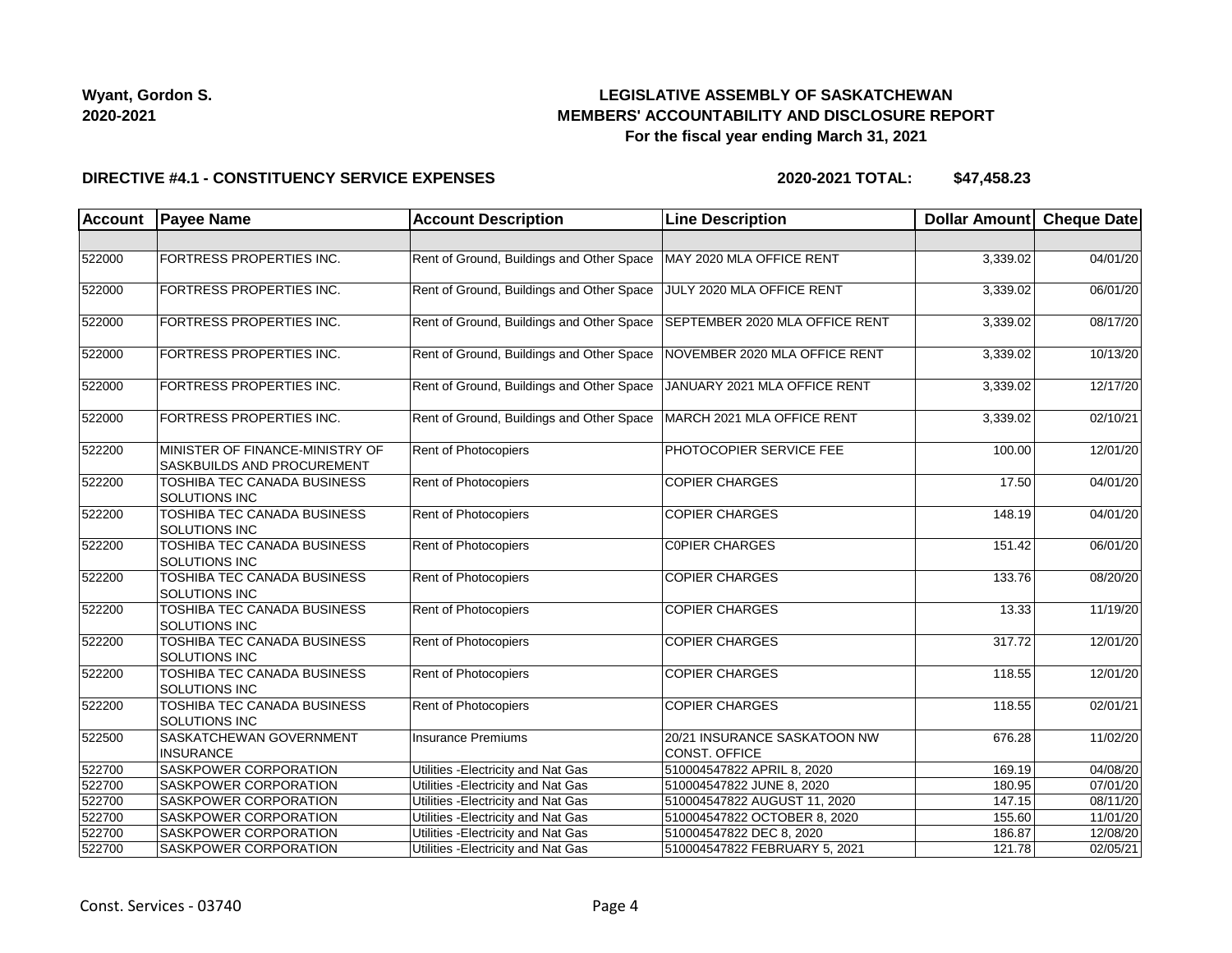# **LEGISLATIVE ASSEMBLY OF SASKATCHEWAN MEMBERS' ACCOUNTABILITY AND DISCLOSURE REPORT For the fiscal year ending March 31, 2021**

### **DIRECTIVE #4.1 - CONSTITUENCY SERVICE EXPENSES**

**2020-2021 TOTAL: \$47,458.23**

| <b>Account</b> | <b>Payee Name</b>                                             | <b>Account Description</b>           | <b>Line Description</b>          | Dollar Amount Cheque Date |          |
|----------------|---------------------------------------------------------------|--------------------------------------|----------------------------------|---------------------------|----------|
|                |                                                               |                                      |                                  |                           |          |
| 524600         | SASKATOON FIRE PROTECTION (1983)<br>LTD.                      | Maintenance Contracts                | FIRE EXINGUISHER SERVICE         | 51.32                     | 07/06/20 |
| 525000         | <b>CORPORATE EXPRESS</b>                                      | Postal, Courier, Freight and Related | <b>POSTAGE/OFFICE SUPPLIES</b>   | 92.00                     | 12/01/20 |
| 525000         | MINISTER OF FINANCE-MINISTRY OF<br>SASKBUILDS AND PROCUREMENT | Postal, Courier, Freight and Related | MAY 2020 MAIL SERVICES           | 50.67                     | 07/01/20 |
| 525000         | MINISTER OF FINANCE-MINISTRY OF<br>SASKBUILDS AND PROCUREMENT | Postal, Courier, Freight and Related | APRIL 2020 MAIL SERVICES         | 50.67                     | 07/01/20 |
| 525000         | MINISTER OF FINANCE-MINISTRY OF<br>SASKBUILDS AND PROCUREMENT | Postal, Courier, Freight and Related | JUNE 2020 MAIL SERVICES          | 50.67                     | 07/15/20 |
| 525000         | MINISTER OF FINANCE-MINISTRY OF<br>SASKBUILDS AND PROCUREMENT | Postal, Courier, Freight and Related | <b>AUGUST 2020 MAIL SERVICES</b> | 52.76                     | 08/18/20 |
| 525000         | MINISTER OF FINANCE-MINISTRY OF<br>SASKBUILDS AND PROCUREMENT | Postal, Courier, Freight and Related | AUGUST 2020 MAIL SERVICES        | 50.71                     | 10/01/20 |
| 525000         | MINISTER OF FINANCE-MINISTRY OF<br>SASKBUILDS AND PROCUREMENT | Postal, Courier, Freight and Related | SEPTEMBER 2020 MAIL SERVICES     | 50.71                     | 10/22/20 |
| 525000         | MINISTER OF FINANCE-MINISTRY OF<br>SASKBUILDS AND PROCUREMENT | Postal, Courier, Freight and Related | <b>NOVEMBER MAIL SERVICES</b>    | 51.04                     | 12/11/20 |
| 525000         | MINISTER OF FINANCE-MINISTRY OF<br>SASKBUILDS AND PROCUREMENT | Postal, Courier, Freight and Related | DECMBER 2020 MAIL SERVICES       | 96.91                     | 02/01/21 |
| 525000         | MINISTER OF FINANCE-MINISTRY OF<br>SASKBUILDS AND PROCUREMENT | Postal, Courier, Freight and Related | JANUARY 2021 MAIL SERVICES       | 52.98                     | 03/01/21 |
| 525000         | MINISTER OF FINANCE-MINISTRY OF<br>SASKBUILDS AND PROCUREMENT | Postal, Courier, Freight and Related | FEBRUARY 2021 MAIL SERVICES      | 50.77                     | 03/17/21 |
| 525000         | MINISTER OF FINANCE-MINISTRY OF<br>SASKBUILDS AND PROCUREMENT | Postal, Courier, Freight and Related | MARCH 2021 MAIL SERVICES         | 1,122.13                  | 03/31/21 |
| 528000         | <b>PRAIRIE FUSION CONSULTING INC.</b>                         | <b>Support Services</b>              | <b>TECHNICAL SERVICE</b>         | 621.58                    | 07/01/20 |
| 528000         | <b>PRAIRIE FUSION CONSULTING INC.</b>                         | <b>Support Services</b>              | <b>TECHNICAL SERVICES</b>        | 848.00                    | 11/19/20 |
| 530000         | <b>PATTISON OUTDOOR ADVERTISING LP</b>                        | Communications Development Costs     | <b>ADVERTISING PRODUCTION</b>    | 132.50                    | 12/07/20 |
| 530300         | MARU GROUP CANADA INC.                                        | Primary Research/Focus group         | AD HOC RESEARCH                  | 661.11                    | 06/01/20 |
| 530300         | MARU GROUP CANADA INC.                                        | Primary Research/Focus group         | <b>AD HOC RESEARCH</b>           | 661.11                    | 10/01/20 |
| 530300         | MARU GROUP CANADA INC.                                        | Primary Research/Focus group         | AD HOC RESEARCH                  | 632.97                    | 03/01/21 |
| 530300         | MARU GROUP CANADA INC.                                        | Primary Research/Focus group         | <b>AD HOC RESEARCH</b>           | 632.97                    | 03/01/21 |
| 530500         | CANADIAN NETWORK BROADCASTING                                 | Media Placement                      | ADVERTISING                      | 1,049.00                  | 04/03/20 |
| 530500         | CANADIAN NETWORK BROADCASTING                                 | Media Placement                      | <b>ADVERTISING</b>               | 2,049.00                  | 07/01/20 |
| 530500         | CANADIAN NETWORK BROADCASTING                                 | Media Placement                      | <b>ADVERTISING</b>               | 1,049.00                  | 12/01/20 |
| 530500         | CANADIAN NETWORK BROADCASTING                                 | Media Placement                      | ADVERTISING                      | 3,000.00                  | 02/01/21 |
| 530500         | <b>CREATIVE OUTDOOR</b>                                       | Media Placement                      | <b>ADVERTISING</b>               | 945.00                    | 04/01/20 |
| 530500         | <b>CREATIVE OUTDOOR</b>                                       | Media Placement                      | <b>ADVERTISING</b>               | 607.50                    | 04/01/20 |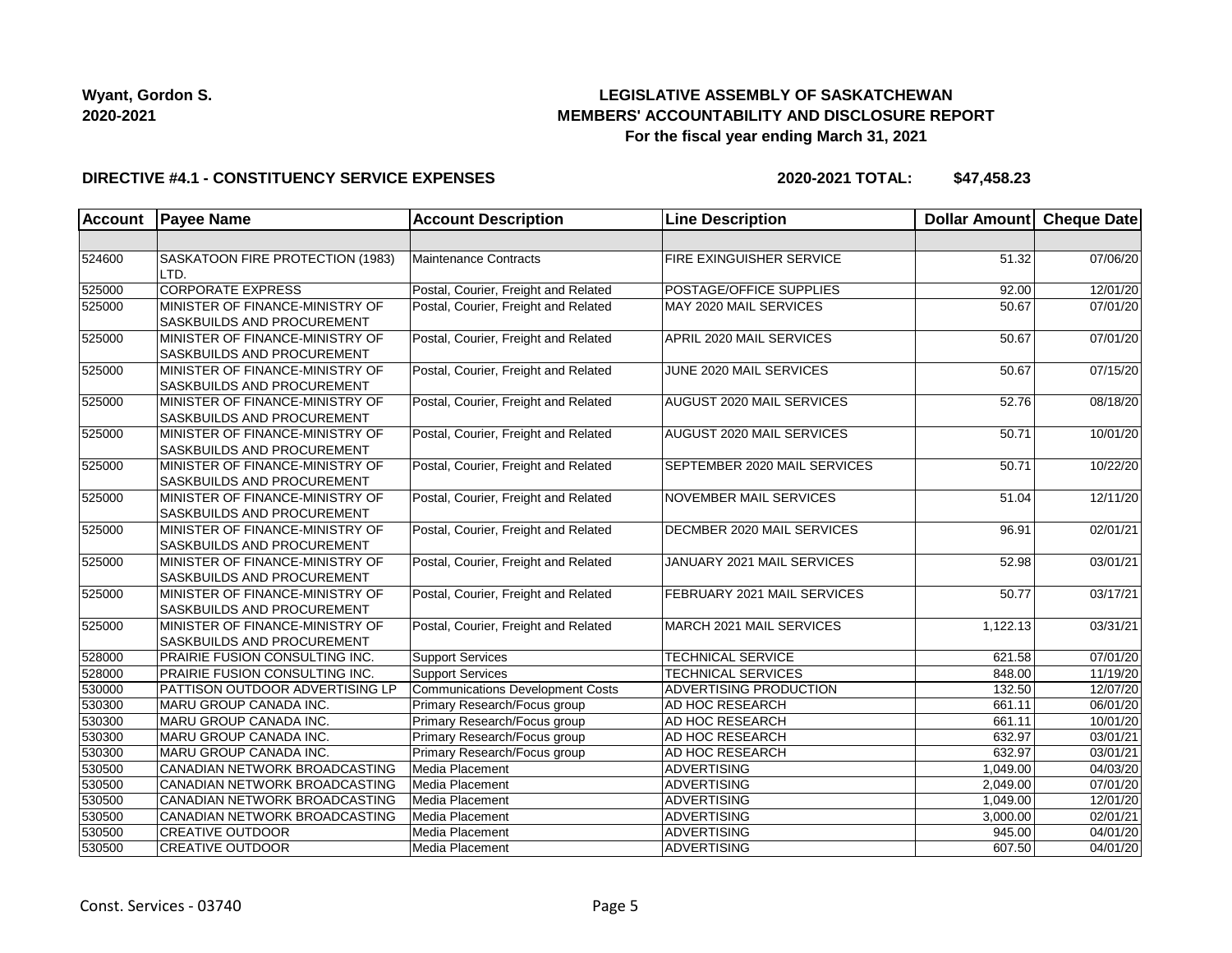# **LEGISLATIVE ASSEMBLY OF SASKATCHEWAN MEMBERS' ACCOUNTABILITY AND DISCLOSURE REPORT For the fiscal year ending March 31, 2021**

### **DIRECTIVE #4.1 - CONSTITUENCY SERVICE EXPENSES**

**2020-2021 TOTAL: \$47,458.23**

| <b>Account</b> | <b>Payee Name</b>                        | <b>Account Description</b>           | <b>Line Description</b>                 | Dollar Amount | Cheque Date           |
|----------------|------------------------------------------|--------------------------------------|-----------------------------------------|---------------|-----------------------|
|                |                                          |                                      |                                         |               |                       |
| 530500         | <b>CREATIVE OUTDOOR</b>                  | Media Placement                      | <b>ADVERTISING</b>                      | 675.00        | 01/01/21              |
| 530500         | <b>CREATIVE OUTDOOR</b>                  | Media Placement                      | <b>ADVERTISING</b>                      | 337.50        | 01/01/21              |
| 530500         | <b>CREATIVE OUTDOOR</b>                  | Media Placement                      | <b>ADVERTISING</b>                      | 274.20        | 02/01/21              |
| 530500         | <b>CREATIVE OUTDOOR</b>                  | Media Placement                      | <b>ADVERTISING</b>                      | 137.10        | 02/01/21              |
| 530500         | <b>CREATIVE OUTDOOR</b>                  | Media Placement                      | ADVERTISING                             | 135.00        | $\overline{03}/01/21$ |
| 530500         | <b>CREATIVE OUTDOOR</b>                  | Media Placement                      | <b>ADVERTISING</b>                      | 270.00        | 03/01/21              |
| 530500         | LEGACY CHRISTIAN ACADEMY                 | Media Placement                      | <b>ADVERTISING</b>                      | 400.00        | 03/04/21              |
| 530500         | PATTISON OUTDOOR ADVERTISING LP          | Media Placement                      | <b>ADVERTISING</b>                      | 1,500.00      | $\overline{12}/07/20$ |
| 530500         | PATTISON OUTDOOR ADVERTISING LP          | Media Placement                      | <b>ADVERTISING</b>                      | 750.00        | 01/04/21              |
| 530800         | ULTRA PRINT SERVICES LTD.                | Publications                         | <b>MLA NEWSLETTER</b>                   | 1,457.50      | 03/19/21              |
| 530900         | QUINN AND KIM'S FLOWERS - VENTURE        | Promotional Items                    | <b>FLORAL ARRANGEMENT</b>               | 64.95         | 02/01/21              |
| 530900         | ULTRA PRINT SERVICES LTD.                | <b>Promotional Items</b>             | <b>CHRISTMAS CARDS</b>                  | 111.30        | $\overline{01}/01/21$ |
| 531100         | KONCEPT SIGN GROUP INC.                  | <b>Exhibits and Displays</b>         | <b>INTERIOR GLASS GRAPHICS - NO GST</b> | 525.05        | 03/16/21              |
| 550200         | <b>STARPHOENIX</b>                       | Books, Mags and Ref Materials        | SUBSCRIPTION G. WYANT, MLA              | 360.00        | 04/01/20              |
| 555000         | APOLLO MANAGEMENT SOLUTIONS              | Other Material and Supplies          | OFFICE SUPPLIES                         | 143.10        | 06/01/20              |
| 555000         | <b>BRIGGS, SARA C</b>                    | Other Material and Supplies          | OFFICE SUPPLIES                         | 11.00         | 05/06/20              |
| 555000         | <b>CORPORATE EXPRESS</b>                 | Other Material and Supplies          | POSTAGE/OFFICE SUPPLIES                 | 21.19         | 12/01/20              |
| 555000         | <b>CORPORATE EXPRESS</b>                 | Other Material and Supplies          | POSTAGE/OFFICE SUPPLIES                 | 171.38        | 12/01/20              |
| 555000         | <b>CORPORATE EXPRESS</b>                 | Other Material and Supplies          | OFFICE SUPPLIES                         | 214.34        | 02/08/21              |
| 555000         | <b>WATER MATTERS DBA CULLIGAN</b>        | Other Material and Supplies          | <b>OFFICE SUPPLIES</b>                  | 24.40         | 05/01/20              |
| 555000         | <b>WATER MATTERS DBA CULLIGAN</b>        | Other Material and Supplies          | <b>OFFICE SUPPLIES</b>                  | 14.40         | $\overline{07}/01/20$ |
| 555000         | WATER MATTERS DBA CULLIGAN               | Other Material and Supplies          | <b>OFFICE SUPPLIES</b>                  | 9.40          | 09/01/20              |
| 555000         | WATER MATTERS DBA CULLIGAN               | Other Material and Supplies          | <b>OFFICE SUPPLIES</b>                  | 17.40         | 12/01/20              |
| 555000         | <b>WATER MATTERS DBA CULLIGAN</b>        | Other Material and Supplies          | <b>OFFICE SUPPLIES</b>                  | 17.40         | 12/10/20              |
| 555000         | WATER MATTERS DBA CULLIGAN               | Other Material and Supplies          | OFFICE SUPPLIES                         | 16.90         | 02/01/21              |
| 555000         | <b>WATER MATTERS DBA CULLIGAN</b>        | Other Material and Supplies          | <b>OFFICE SUPPLIES</b>                  | 32.90         | $\overline{03}/01/21$ |
| 555000         | <b>WYANT, GORDON S</b>                   | Other Material and Supplies          | <b>REIMB: OFFICE SUPPLIES</b>           | 21.00         | 03/26/21              |
| 564300         | WYANT, GORDON S                          | Computer Hardware - Exp.             | <b>REIMB: WI FI ROUTER</b>              | 255.29        | 05/01/20              |
| 564300         | WYANT, GORDON S                          | Computer Hardware - Exp.             | <b>REIMB: WIFI EXTENDER</b>             | 55.49         | 02/01/21              |
| 565200         | <b>BUSINESS FURNISHINGS (SASK.) LTD.</b> | Office Furniture and Equipment - Exp | <b>DESK</b>                             | 914.82        | 03/12/21              |
| 565200         | <b>SASKTEL</b>                           | Office Furniture and Equipment - Exp | <b>IPHONE PURCHASE</b>                  | 1,016.18      | 12/07/20              |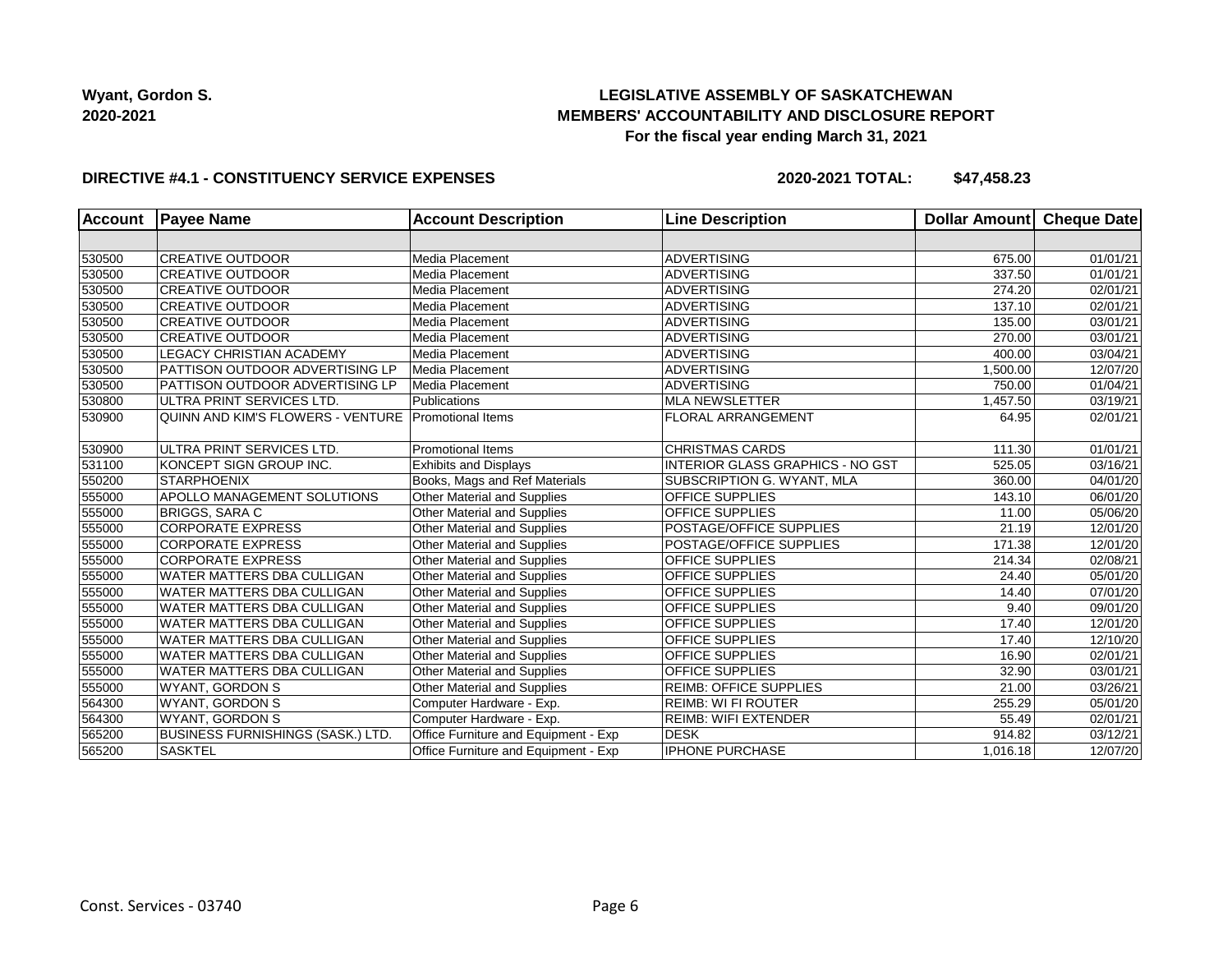# **LEGISLATIVE ASSEMBLY OF SASKATCHEWAN MEMBERS' ACCOUNTABILITY AND DISCLOSURE REPORT For the fiscal year ending March 31, 2021**

#### **DIRECTIVE #6 - CONSTITUENCY ASSISTANT EXPENSES**

**2020-2021 TOTAL: \$60,089.22**

| <b>Account</b> | <b>Payee Name</b>     | <b>Account Description</b>       | Dollar Amount Cheque Date |          |
|----------------|-----------------------|----------------------------------|---------------------------|----------|
|                |                       |                                  |                           |          |
| 513000         | <b>BRIGGS, SARA C</b> | Out-of-Scope Permanent           | 0.00                      | 04/01/20 |
| 513000         | BRIGGS, SARA C        | Out-of-Scope Permanent           | $-423.07$                 | 04/13/20 |
| 513000         | <b>BRIGGS, SARA C</b> | Out-of-Scope Permanent           | 2.115.33                  | 04/14/20 |
| 513000         | <b>BRIGGS, SARA C</b> | Out-of-Scope Permanent           | 2,115.33                  | 05/01/20 |
| 513000         | <b>BRIGGS, SARA C</b> | Out-of-Scope Permanent           | 2,115.33                  | 05/13/20 |
| 513000         | <b>BRIGGS, SARA C</b> | Out-of-Scope Permanent           | 2,115.33                  | 05/27/20 |
| 513000         | BRIGGS, SARA C        | Out-of-Scope Permanent           | 2,115.33                  | 06/10/20 |
| 513000         | <b>BRIGGS, SARA C</b> | Out-of-Scope Permanent           | 2,115.33                  | 06/24/20 |
| 513000         | <b>BRIGGS, SARA C</b> | Out-of-Scope Permanent           | 2,115.33                  | 07/08/20 |
| 513000         | <b>BRIGGS, SARA C</b> | Out-of-Scope Permanent           | 2,115.33                  | 07/22/20 |
| 513000         | <b>BRIGGS, SARA C</b> | Out-of-Scope Permanent           | 2,115.33                  | 08/05/20 |
| 513000         | <b>BRIGGS, SARA C</b> | Out-of-Scope Permanent           | 2,115.33                  | 08/19/20 |
| 513000         | <b>BRIGGS, SARA C</b> | Out-of-Scope Permanent           | 2,115.33                  | 09/02/20 |
| 513000         | <b>BRIGGS, SARA C</b> | Out-of-Scope Permanent           | 2,115.33                  | 09/16/20 |
| 513000         | <b>BRIGGS, SARA C</b> | Out-of-Scope Permanent           | 2,115.33                  | 10/01/20 |
| 513000         | <b>BRIGGS, SARA C</b> | Out-of-Scope Permanent           | 4,532.83                  | 10/06/20 |
| 513000         | <b>BRIGGS, SARA C</b> | Out-of-Scope Permanent           | 1,269.20                  | 11/10/20 |
| 513000         | <b>BRIGGS, SARA C</b> | Out-of-Scope Permanent           | 2,115.33                  | 11/24/20 |
| 513000         | <b>BRIGGS, SARA C</b> | Out-of-Scope Permanent           | 2,115.33                  | 12/09/20 |
| 513000         | <b>BRIGGS, SARA C</b> | Out-of-Scope Permanent           | 2,115.33                  | 12/22/20 |
| 513000         | <b>BRIGGS, SARA C</b> | Out-of-Scope Permanent           | 2,115.33                  | 01/06/21 |
| 513000         | <b>BRIGGS, SARA C</b> | Out-of-Scope Permanent           | 2,115.33                  | 01/20/21 |
| 513000         | <b>BRIGGS, SARA C</b> | Out-of-Scope Permanent           | 2,115.33                  | 02/03/21 |
| 513000         | <b>BRIGGS, SARA C</b> | Out-of-Scope Permanent           | 2,115.33                  | 02/17/21 |
| 513000         | <b>BRIGGS, SARA C</b> | Out-of-Scope Permanent           | 2,115.33                  | 03/03/21 |
| 513000         | <b>BRIGGS, SARA C</b> | Out-of-Scope Permanent           | 7,115.33                  | 03/17/21 |
| 513000         | <b>BRIGGS, SARA C</b> | Out-of-Scope Permanent           | 2,115.33                  | 03/30/21 |
| 513000         | <b>BRIGGS, SARA C</b> | Out-of-Scope Permanent           | 634.60                    | 04/09/21 |
| 519900         | None (Default)        | Change in Y/E Accrued Empl Leave | $-785.69$                 | 04/20/20 |
|                |                       | <b>Entitlements</b>              |                           |          |
| 519900         | None (Default)        | Change in Y/E Accrued Empl Leave | 1,208.76                  | 04/14/21 |
|                |                       | Entitlements                     |                           |          |